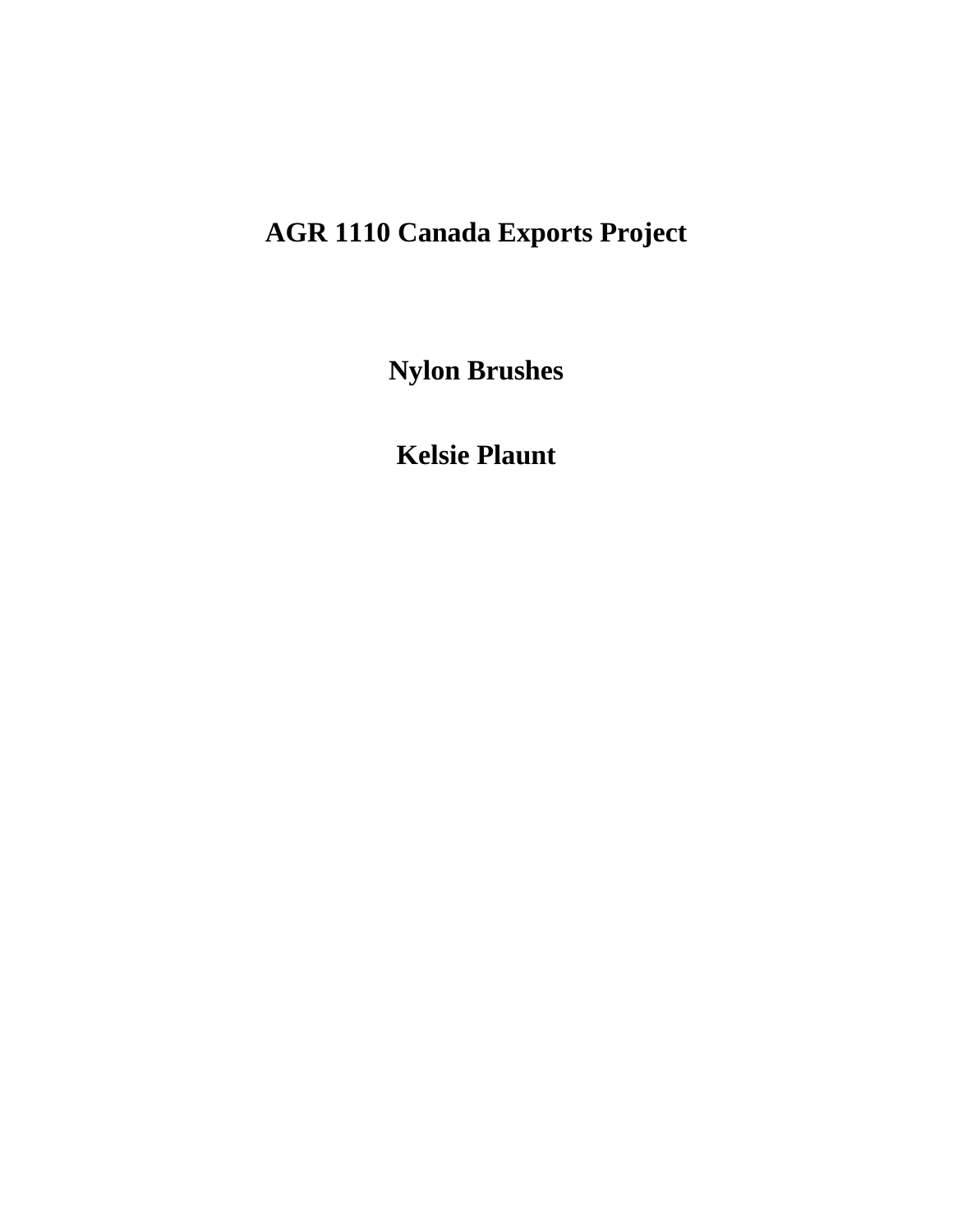#### **Product:**

The Nylon brushes that are going to be exported to Nepal from Canada, are sold by Spectrum Nasco, which is a Canadian branch of the National Agriculture Supply Company. This company is located in Newmarket ON. The brushes are white, although they come in multiple colours, are 8 inches long with a 3 inch wide brush at the end (Spectrum Nasco, 2014). These brushes are made at Carlisle in the United States of America, at the Oklahoma City location (Carlisle, 2014).

#### **Costs:**

The cost for these brushes on Spectrum Nacso is \$14.25 CAN per brush, the labour in the United States of America is \$7.25 per hour at minimum wage; although the exact rate for the Carlisle company was not available. These brushes are sold by the dozen. This brings the price for an unit to \$171.00 CAN. Not including the shipping and handling prices. The company that will be used to transport this product over to Nepal will be the A1 Freight Forwarding Company, a Canadian company that ships all over Canada and worldwide. They have direct trips by plane to Kathmandu, Nepal. For 2 boxes to be flown over to Nepal, from Canada it will costs an additional \$254.78, and when compared to that of a shipping method on a freight boat it came to \$292.20, which would have only taken the product to India (A1 Freight Forwarding, 2014). The product would have then have had to be trucked into Nepal raising the cost even higher. Which is why the product will be flown. Making the total for 2 boxes, or 24 brushes to Nepal \$425.78, without any added increases for the Nepalese to make profit. As well the product to go into the country is duty free (ARGO, 2014).

#### **Uses:**

The Nylon brushes are used for the cleaning of milking equipment and machinery on the dairy farms in Nepal. Since industrial methods of cleaning are not widely available in Nepal, such as mechanical cleaning machines or high technological sanitation devices, the Nepalese need low tech products and methods to keep their milking equipment clean and free of bacteria. When milk contact surfaces are rarely chemically cleaned they are thus seldom free of bacteria (Clegg, 1962). There is evidence that when washing methods are implicated daily, bacteria clusters will remain at an acceptable bacteriological level (Plamer & Cowhig, 1968).

While there are other scouring devices that can be used to clean the surfaces of the equipment such as cloths or sponges, they may trap and hold bacteria since they are made to retain water. This making them an ideal breeding ground for all types of bacteria, and parasites. Whereas Nylon brushes do not hold water for an extended period and are therefore less likely to be the source of bacterial contamination**.** 

#### **Benefits to Canada:**

The sale of this export to Nepal will benefit Canada in more ways than one. It will increase the sales at Spectrum Nasco, which will in turn increase the demand for this product at the Carlisle production center, increasing the trade of imports between Canada and the United States of America. Benefiting not only Canada's economy, but that of the United States. As well build a broader export relationship with Nepal. Finally the trucking company used is Canadian, so this export will also place money back into Canadian economy, and assist in the marketing for the shipping company, by making it a better known name in Nepal, therefore they potential of increased business is possible.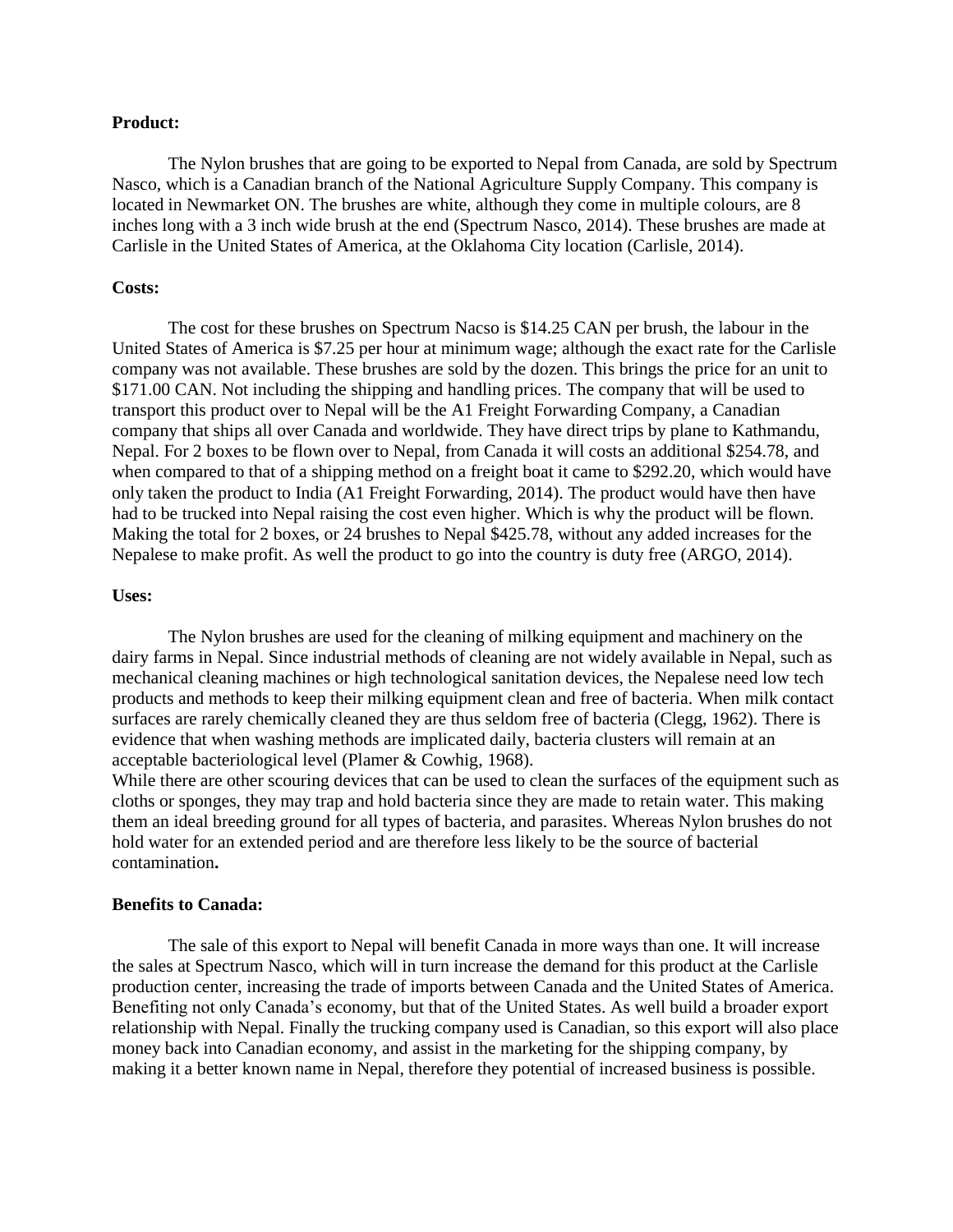These brushes are produced year round, so they will be available for export year round, never leaving the Nepalese farmers without supply, or a dry spell where the product is unavailable. The brushes in use have no impact on the environment as they do not have any harsh chemicals in them that can result in a runoff, either into the water systems or the milk. These brushes are also very durable, therefore there is no need to constantly purchase more after a short period of time.

This product is require by a large population in Nepal, as many Nepalese make their income by farming. Since over 66% of the 27.8 million population work in agriculture, there are many potential buyers for the nylon brushes. With Nepal's agriculture contributing 39% of Nepal's total GDP, there are many rural farmers that are looking for a low tech product to assist them with cleaning on their farms (Department of Agriculture, 2014). Out of the total agriculture production in Nepal, 2.9% is of dairy farming and producers.

#### **Nepal**

**Transportation:** The way the product will be transported over to Nepal will start at the Spectrum Nacso in Newmarket ON, the shipping company provides a service in which the products can be picked up at the location at which they are sold. It happens that the shipping company is also located in Newmarket ON, therefore it will be a closer distance and will cut down on the overall cost. From there it will be taken to the Toronto Airport, where it will then be flown out with A1 Freight Forwarding, and be taken directly to Kathmandu, Nepal (A1 Freight Forwarding). Once there it will be trucked to local hardware stores that sell similar agricultural items, such as the Bindabasini Hardware Store located in Chhitijnagar, Kathmandu (Google Maps, 2014). Although this can pose as a problem as many of the Nepalese dairy farmers live in rural parts of Nepal and do not necessarily have road access. Meaning that only farmers with access could purchase this product directly from the stores.

### **Prices:**

In the hardware stores the product will be sold at an upscaled price in order for the store owners to make a profit from the brushes. Since with the original cost and shipping 24 brushes comes to a total of \$425.78 CAN meaning that per brush it would come to a total of \$17.75 CAN, if the price was increase by \$3 CAN so the store owner could make profit as well. Thus the final price would be \$20.75, making the price NPR 1836.70. The minimum salary in Nepal is NPR 6,100 per month, therefore it would take a Nepalese earning the minimum income approximately 10 working days to earn the money to buy a nylon brush (Dave, 2013). Although the average monthly salary is NPR 31, 808, therefore Nepalese in these bracket would only take 5 working days to reach the amount needed to purchase a nylon brush (Salary Explorer, 2014).

This price point is a little out of reach for the typical Nepalese farmer, because although it would only take them 10 working days to reach this price, they still have to support their family, and buy their basic necessities to live while saving for this product. Which is why the nylon brush is an investment product that is intended to have more spent on it. In turn making better quality products from their farm, to be sold at an increased price, therefore making a larger profit in the long run.

#### **Disease Prevention:**

Since they brush is made out of nylon, and will reduce the bacterial amount that will form on the milking equipment, then the risk of disease will also decrease. Hepatitis is a common disease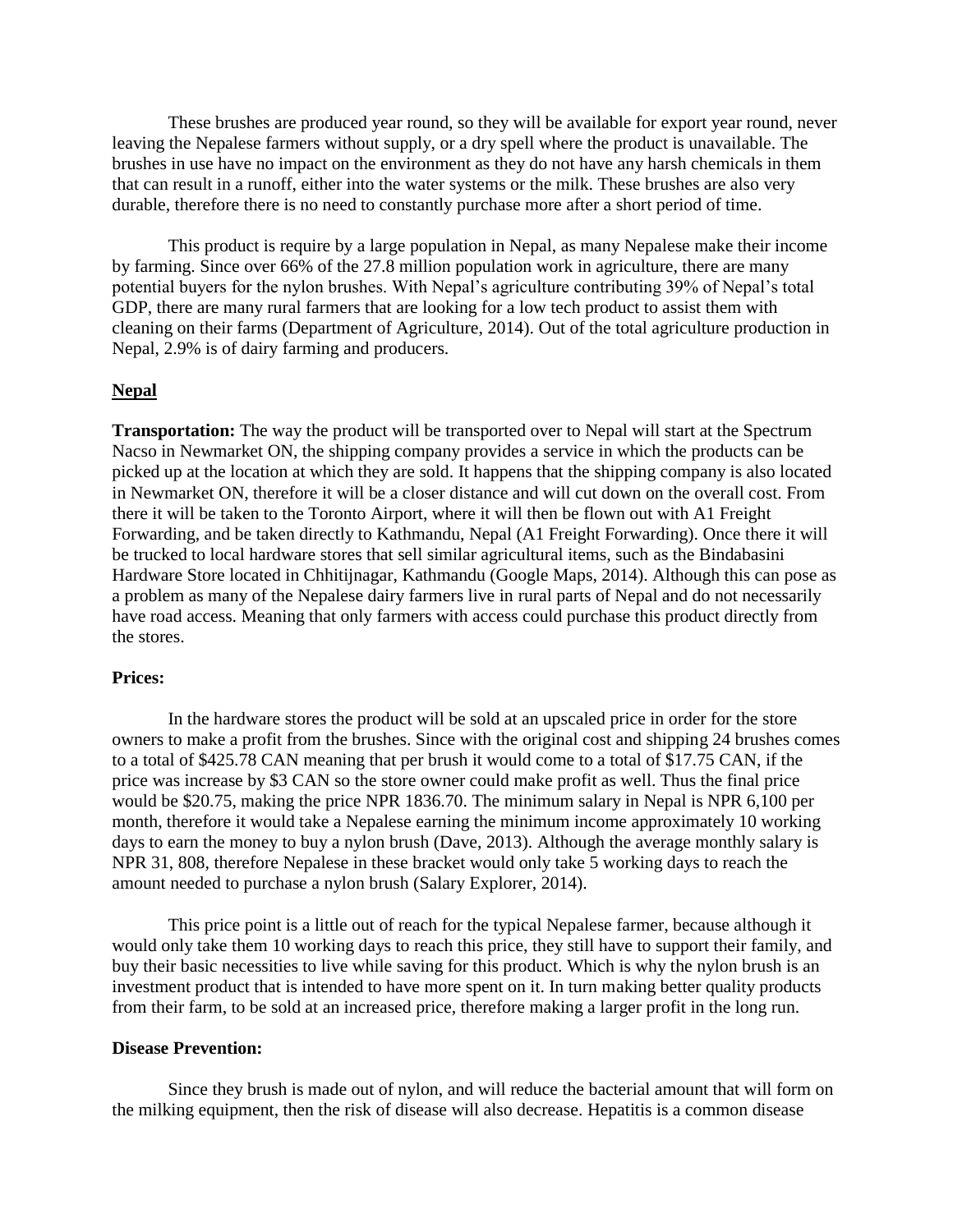across Nepal. It is transmitted through water and food consumption and use. If there is an inadequate water supply along with poor sanitation and hygiene the chance of getting Hepatitis is greater (WHO, 2014). There is also the chance of contracting E. coli in countries such as Nepal, since many pathogens enter the system at farm level, there needs to be an increase in the quality of sanitation at this point in the food production so that there is a lower chance of the E. coli spreading further through the chain. The only way to significantly reduce the incidence of food borne illnesses is to provide effective intervention strategies along the entire food chain. Most importantly starting from the source (Sigurdson). The requirements that are needed for bacteria to grow and prosper are a source of water, nutrients that can be found in the milk solids if left on the equipment, proper temperature, which is optimal in Nepal with their generally warm climate. Finally a lack of inhibitors such as sanitizers of chemical preservatives (Sigurdson).

#### **Partnership Products:**

This is why in conjunction with the nylon brushes a chlorinated alkaline disinfectant should be used. One that can be used with all the conditions that are on the Nepalese farms. One of the biggest obstacles that need to be accounted for in Nepal is that most farmers only have access to hard water sources. When tested by the *Statistical Models and Water Quality Characterization of Source Water in Nepal,* 270 water samples from different intake sources of Nepal, it was concluded that well waters were the hardest with more than 60% of the samples reaching a hardness above 180mg/L, and spring and stream water showed only 10% and 20% in the same range, as seen in the figure below (Shrestha & Shrestha, 2011).



#### **Figure (Shrestha & Shrestha, 2011).**

Effective cleaning of milking equipment begins with analysis of the water supply for mineral content of hardness, and the choosing of a cleaning compound that is compatible with that water. In areas that water hardness exceeds 10 grams per gallon, it may be necessary to increase detergent concentration (Jones, 2009). The alkaline cleaners usually contain basic alkaline, phosphates, wetting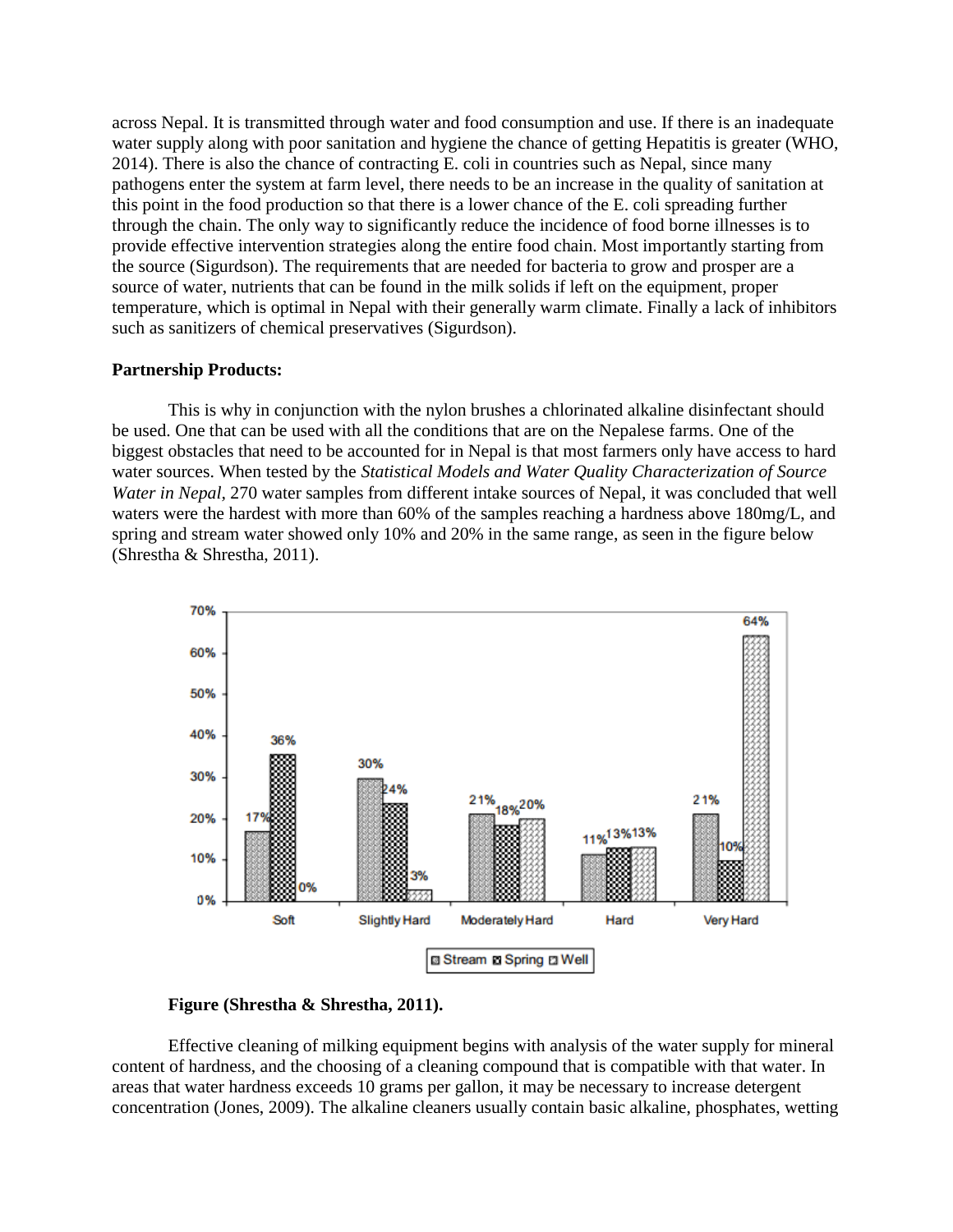agents, and chelating agents. They will dissolve milk fats, proteins, and carbohydrates, and loosen and suspend other solid particles so that they can be removed by a brushing action (Jones, 2009). Therefore the cleaners recommended to use in Nepal should be easy to use, as they will not have access to high tech machinery or the instructional education needed in order to use such machines. The detergent should also be fully stable, capable of reliable bacterial action, adaptable to a wide variety of conditions, the equipment it is being used on and with, and the materials that it is interacting with (CP Industry, 2014). It also needs to be compatible with manual washing techniques as those are the ones that will be practiced in the Nepalese dairy farms. Finally the alkaline detergent needs to be suitable for use in hard water areas as stated before, most water supply in Nepal is hard water (Biocel, 2014).

| Product                          | Characteristics                                                                                                                                                                                                                                                                                                                 | Recommended                                                                                                                           | Made In |
|----------------------------------|---------------------------------------------------------------------------------------------------------------------------------------------------------------------------------------------------------------------------------------------------------------------------------------------------------------------------------|---------------------------------------------------------------------------------------------------------------------------------------|---------|
| Multi San from Biocel<br>Ltd     | $\Box$ Alkaline chlorine<br>liquid milking<br>plant/tank detergent<br>sterilizer<br>$\Box$ Suitable for hot and<br>cold water washing<br>$\Box$ Suitable for use in<br>hard/soft water areas<br>$\Box$ Low foaming<br>formulation<br>$\Box$ Can be used with<br>manual washing<br>systems                                       | Yes, as it is the most<br>beneficial and fitted to<br>the needs of the<br>farmers in Nepal.                                           | Ireland |
| Chlor Soak from CP<br>Industries | • Easy to use<br>$\Box$ Fully stable<br>$\Box$ Capable of<br>reliable<br>bactericidal<br>action<br>$\Box$ Adaptable to<br>wide variety of<br>conditions,<br>equipment and<br>materials<br>$\Box$ Completely<br>effective in<br>control of all<br>mold problems<br>$\Box$ Bacteria<br>destroyed on<br>contact and a<br>sustained | Yes, this product<br>would meet the needs<br>of the farmers, with<br>added guaranty of<br>bacterial control, and<br>lasting strength. | Canada  |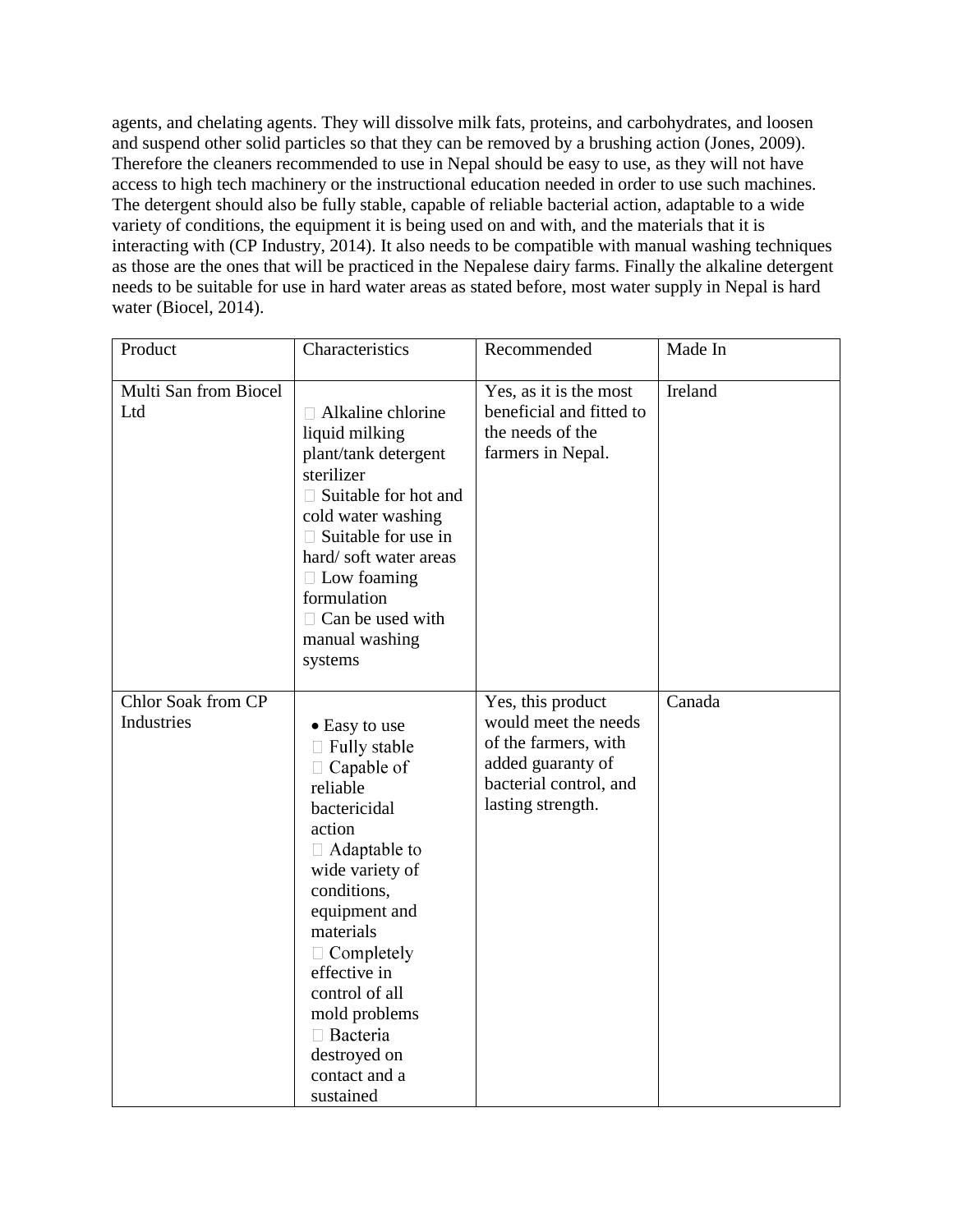|                                                                                           | bactericidal<br>action is<br>retained<br>throughout the<br>life of the |                                                                                                                                                                              |        |
|-------------------------------------------------------------------------------------------|------------------------------------------------------------------------|------------------------------------------------------------------------------------------------------------------------------------------------------------------------------|--------|
| PAK-20 Alkaline-<br>Active-Chlorine<br><b>Sanitizing Detergent</b><br>For Milking Systems | Did not list the<br>characteristics of this<br>product.                | The reason it is<br>included along with<br>the first two, is its<br>location. Although this<br>could be a suitable<br>detergent for the use<br>of Nepalese dairy<br>farmers. | Turkey |

By strictly analyzing the characteristics of the three, the MultiSan and Chlor Soak would both be suitable for the cleaning of the milking and dairy equipment on the dairy farms in Nepal. Although prices were not able to be attained as you needed to actually purchase the item to see the price. It is reasonable to speculate that they would cost upwards to the high hundreds, after shipping to Nepal with original costs.

# **Profitability:**

The use of the detergent with the nylon brushes could be very beneficial to the Nepalese, industry's obligation to meet that request. As all consumers have choice and if the dairy industry does not meet their needs, they will buy other products, for instance they will import more milk and milk products from India (Johnson, 2000). This is why a good milking routine is the key factor in the production of quality milk. When using the right routine on a dairy operation , the farms should be able to milk cows faster, get more milk, have better milk quality, and in turn be more profitable (Johnson, 2000). If the Nepalese milk quality is low their milk will be less profitable as the consumers prefer higher quality milk. Part of the quality is the conditions it is produced in. Better sanitation means lower bacterial count, hence better quality milk product for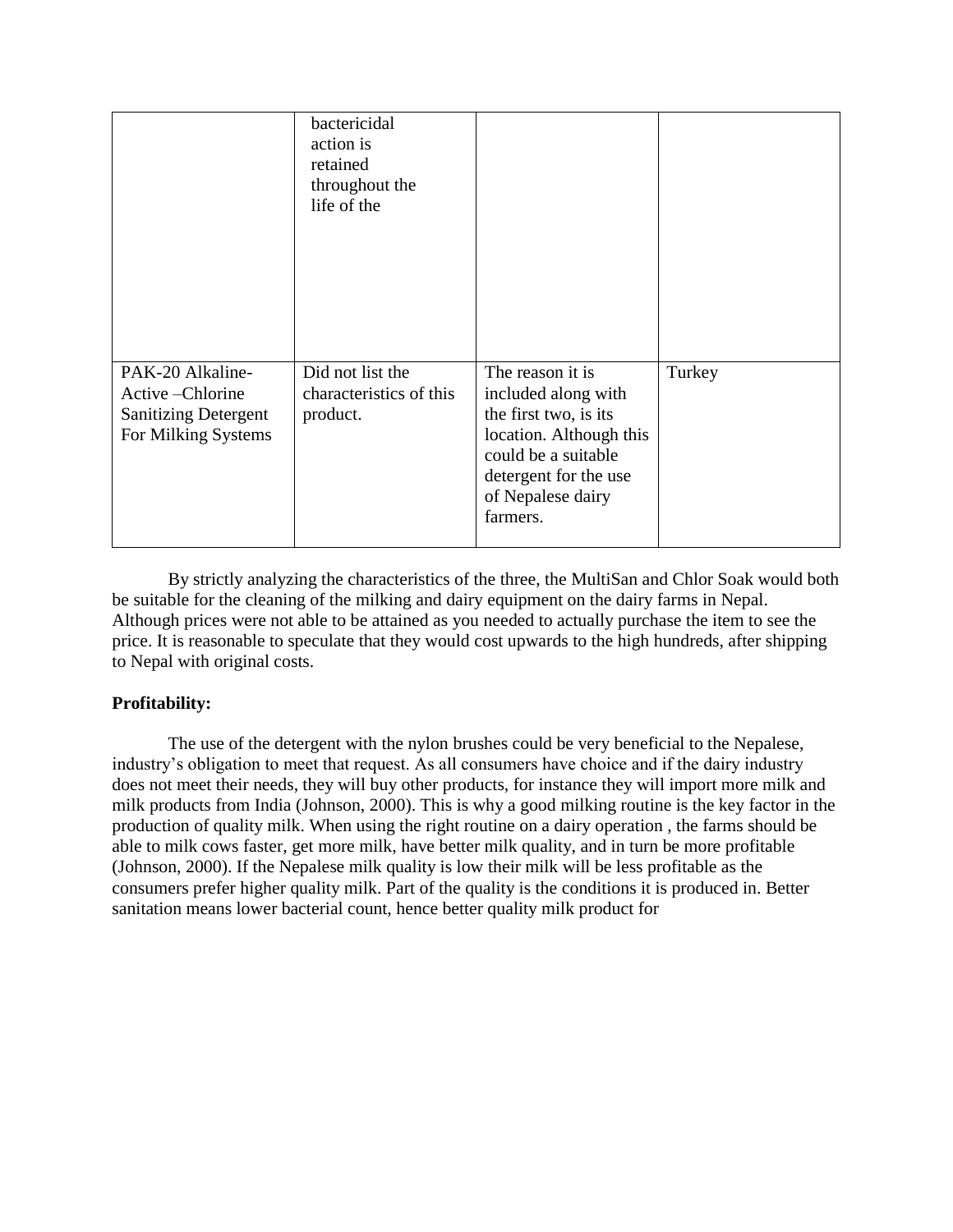the farmers to sell. Thus better quality means more profitable product. Therefore with better systems in place the farmers can product higher quality milk to increase their overall income. Moreover, they can be able to afford more equipment and necessities for their farms and families.

#### **Investment:**

Although the investment of buying the nylon brushes by individual smallholder farmers there is the possibility that cooperatives may be beneficial for grouping together to purchase multiple brushes that could be distributed to the farms in that those cooperative villages that are in most need of a cleaning device. Increasing the overall income for the village, with their higher quality milk products, and in turn could purchase alkaline detergent as at comes in 10L to 100L drums. It is an expensive product, but as a coop they could purchase a 25L drum to start, and then individual dairy farmers could purchase smaller amounts of the solution, making it a better availability to the farmers.

#### **Marketing:**

To get the word out about these brushes so that the farmers can start using them to better their farming practices a market strategy should be implanted in Nepal to promote this product. Signs should be placed in the stores where the brushes are available, as well there should be posters placed in the rural villages so that the farmers who cannot go into the city frequently can also be aware of the product's availability. As well when purchased by a farmer in a village with multiple farmers in the area, the word of mouth method could be implemented. Since not a lot of the rural farmers in Nepal have access to internet or advanced technology the use of social media would not be as realistic as a strategy in Nepal as it would be in countries such as Canada. Therefore the simplistic methods of marketing would be the most beneficial to the country.

#### **Canadian Loans:**

Since the start up costs may be high, as this is a new product from Canada being imported to Nepal, the Nepalese government may need a way to initially purchase the item. The company Export Development Canada provides foreign buyers with the funds necessary to finance the purchase of Canadian goods or services. They will provide loans directly to them or through another financial institution, such as one of their own banks. These loans can be provided to foreign companies purchasing capital goods which are typically financed over at least two years. As well, any foreign buyer of Canadian goods can inquire about their financing services, there are no qualifications needed to apply for this service (EDC, 2014). Since the loan service allows a two year time frame to pay back the loan, the Nepalese will have time to sell and market the product in order to repay the loan. Payments can also be set up, so they do not have to sale a lump sum of money to pay at one time, they may split up the payments, making it easier on the Nepalese store owner, or investor to pay the loan back.

#### **Competition Products:**

With any product that is being exported to a country there are competition products that may be cheaper, or better quality. There is one brush available on Alibaba that is made in China, therefore the shipping costs would be lower, and it would be easier to implement into Nepal. There are also two nylon brushes found on Amazon that are found in Canada, this would be a competition export item from Canada if it were sold in Nepal. Listed in the chart below are the brushes with their prices and characteristics.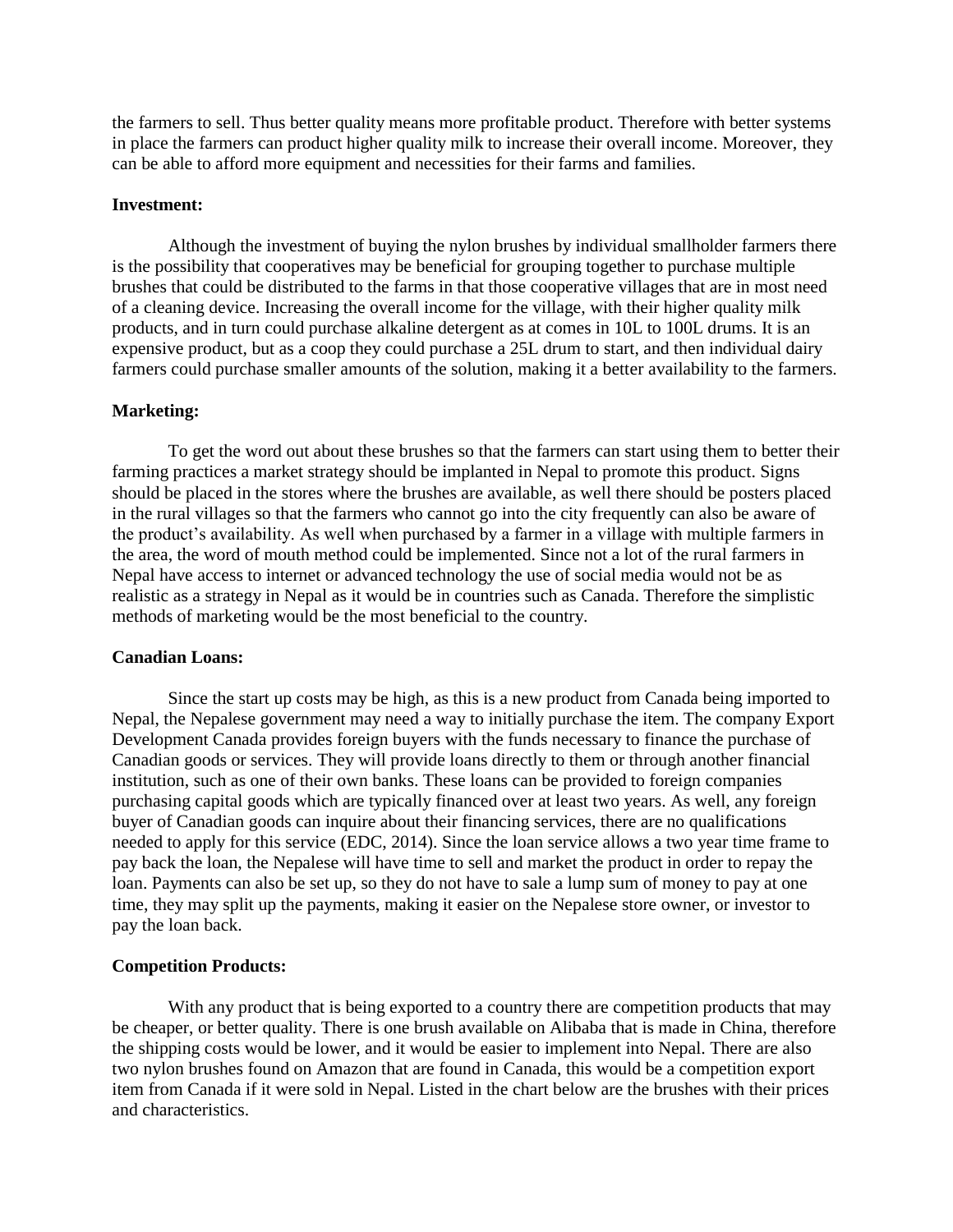| <b>Brush</b>                                                        | Characteristics                                                                                                                                                                                                         | Price                                                                                        | From                                      |
|---------------------------------------------------------------------|-------------------------------------------------------------------------------------------------------------------------------------------------------------------------------------------------------------------------|----------------------------------------------------------------------------------------------|-------------------------------------------|
| <b>Original Product:</b><br>C05961NY All White<br>Nylon Brush       | Outlasts many fiber<br>brushes. Rugged<br>plastic block. 100%<br>stiff white crimped<br>nylon bristles. Bristles<br>can't soak up bacteria.<br>Power grip handle,<br>designed for dairy<br>sanitation. 8 inches<br>long | CAN \$14.25                                                                                  | Spectrum-Nasco.ca<br>Canada               |
| Soft grip iron handle<br>PP fiber scrub Nylon<br>fiber scrub brush  | Minimum order<br>amount is 5000, this<br>could pose as a<br>problem for the<br>Nepalese. As that<br>many would cost<br>minimum U.S. \$2500                                                                              | U.S. \$0.50-0.70                                                                             | Alibaba.com made in<br>the China Mainland |
| Magnolia Brush 455-<br>10DN 10in Nylon<br>Brush W-55-Hdl<br>2F02A1D | Wood handle that may<br>trap water and become<br>a breeding ground for<br>bacteria                                                                                                                                      | CAN \$32.00<br>The brush other brush<br>planning on being<br>exported is only<br>\$14.25 CAN | Amazon.ca<br>Canada                       |
| Tough-1 Nylon Rice<br>Root Wash-Down<br><b>Brush</b>                | Hand grip brush, that<br>could possible pose as<br>a threat to the export<br>of the original product,<br>as it is cheaper.                                                                                              | CAN \$5.16                                                                                   | Amazon.ca<br>Canada                       |

# **Benefits:**

These brushes would overall benefit to the country of Nepal, as they would help prevent disease when used properly with the right detergent, improving the health of the Nepalese people. The use of these brushes could increase the profitability of the milk products produced in Nepal, as they would be of a higher quality. As well the nylon brushes are low tech, therefore anyone can use them, no training or qualifications needed. To broaden the market for these brushes, they can have expanded uses beyond dairy farming. Nylon brushes could be used to clean the whole barn, bringing the sanitation and cleanliness of the overall farm up, preventing bacterial growth not only on the milking equipment, but the whole barn. They can also be used for the cleaning and preparation of vegetables, specifically root vegetables. Thus cleaning the soil and manure off more thoroughly and preventing spread of disease that may have been in the soil. Finally they may be used to clean items such as boots, should the farmer have any (Valleybrush, 2013). Cleaning the boots would prevent the soil and manure of the field from being tracked into the living quarters, and would reduce the amount of pathogens that the family would be intact with daily.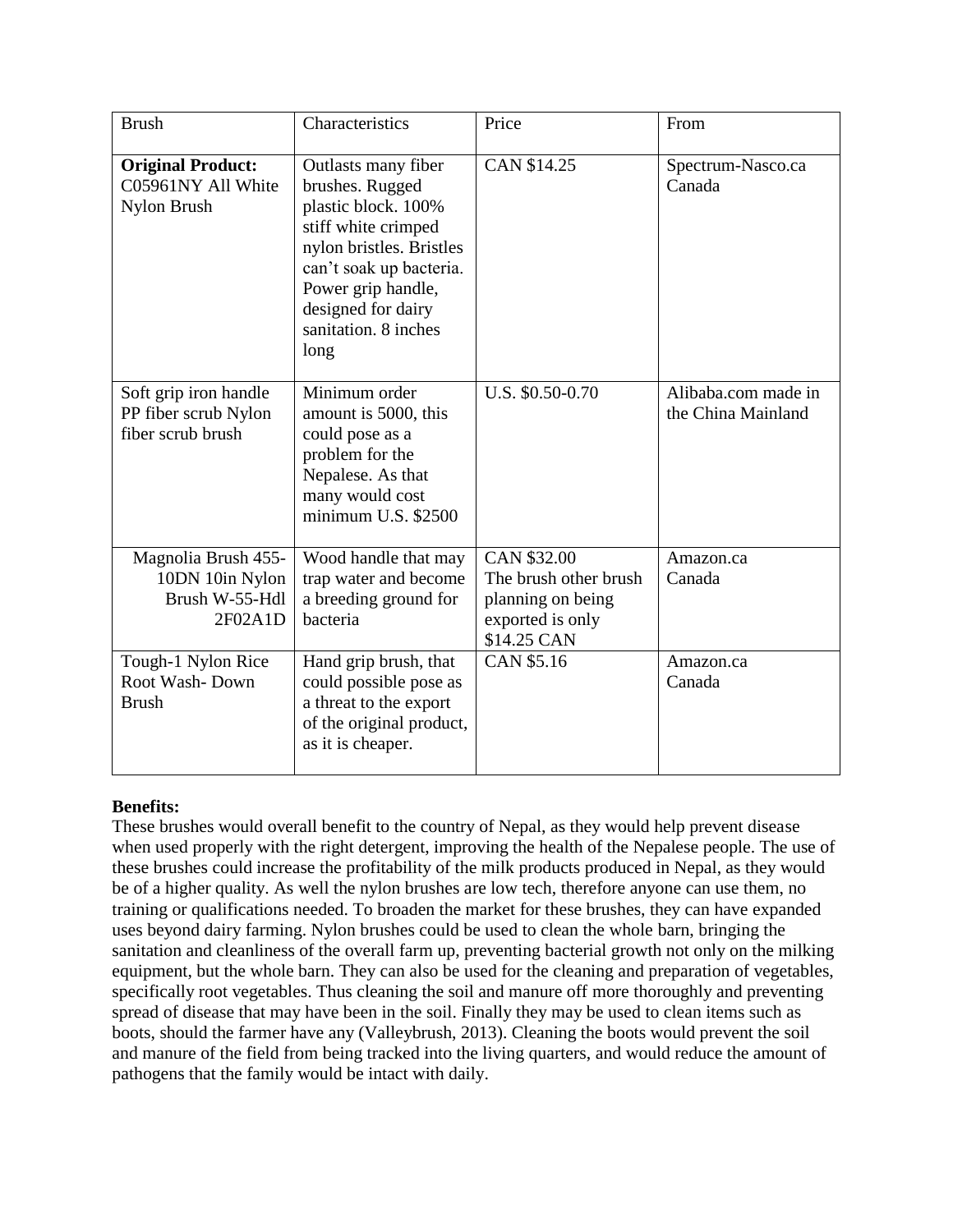In conclusion these Nylon brushes would benefit Nepal, although there are some issues with the prices and the initial startup of the product, once implemented into the country on farms this product could overall increase the productivity, quality, and sanitation of the farms. Hence the economy could truly benefit from the export potential of the nylon brushes.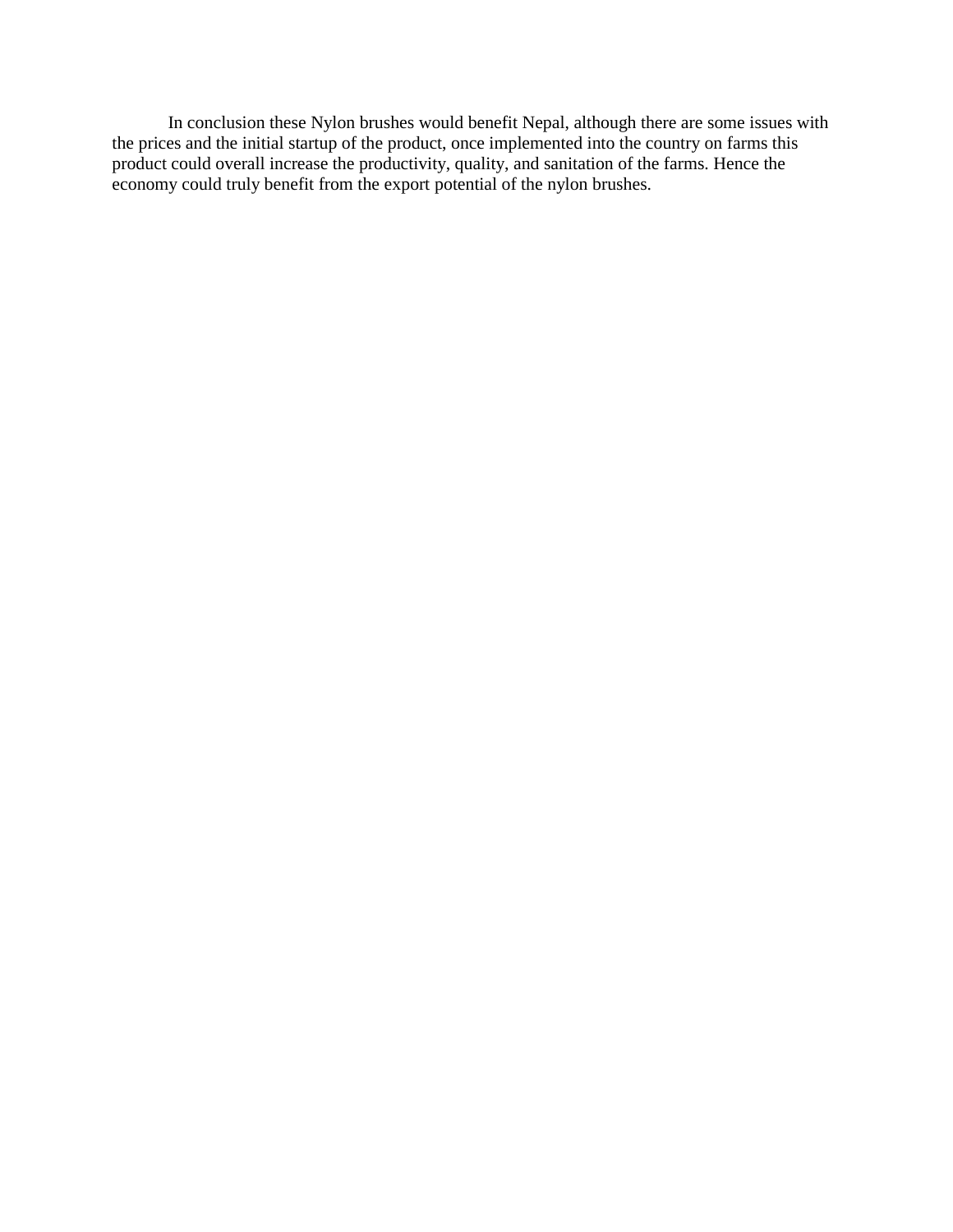## **References:**

A1 Freight Forwarding, Canada and Worldwide Cargo Express. (2014). Retrieved from: http://www.a1freightforwarding.com/country/air/nepal-2/

Alibaba. (2014). Retrieved from: http://offer.alibaba.com/trade/search?fsb=y&IndexArea=product\_en&CatId=&SearchText=alkaline+ detergent+for+milking+systems

Amazon. (2014). Retrieved from: http://www.amazon.ca/s/ref=nb\_sb\_ss\_i\_0\_13/189-5200160- 2189667?url=search-alias%3Daps&fieldkeywords=nylon%20brushes&sprefix=nylon+brushes%2Caps%2C212 ARGO Customs. (2014). *Import Duty & Tax Calculator.* Retrieved from: http://www.argocustoms.com/import-duty-tax-calculator.php

Biocel Ltd. (2014). Dairy Hygiene and Farm Disinfectant Range. Retrieved from: http://www.biocel.ie/html/dairy\_hygiene.html

Carlisle (2014). Retrieved from: http://www.carlislefsp.com/search/products?term=nylon+brush+8%22

Clegg, L.F.L. (1962). *Cleaning and Sterilization of Milking Equipment on the Farm*.World Health Organization.

CP Industries. (2014). *CHLOR SOAK.* Retrieved from: http://www.cpindustries.ca/industrial-foodprocessing/food-beverage/beverageproducer/lowfoamingalkalinecleaners/chlorsoak/

Dave. (2009). *How much money does a person from Nepal earn or make a day?*. Retrieved from: http://www.thelongestwayhome.com/blog/nepal/how-much-money-does-a-person-from-nepal-earn/

Department of Agriculture. (2014). *Government of Nepal, Ministry of Agriculture Development.*  Retrieved from: http://www.doanepal.gov.np/

Export Development Canada. (2014). *Loans.* Foreign Buyer Financing. Retrieved from: http://www.edc.ca/EN/Our-Solutions/Financing/Foreign-Buyer-Financing/loans/Pages/default.aspx

Google Maps. (2014). Retrieved from: https://plus.google.com/104031200724742311779/about?hl=en#104031200724742311779/about?hl= en

Johnson, Andrew P. (2000). *A Proper Milking Routine: The Key to Quality Milk.* Global Milk Quality. Retrieved from: http://www.nmconline.org/articles/keyqlty.htm

Jones, G.M. (2009). *Cleaning and Sanitizing Milking Equipment.* Virginia Cooperation Extension. Retrieved from: http://pubs.ext.vt.edu/404/404-400/404-400.html

Palmer, J.M., Cowhig, M.J., (1968). *Boiling Water- Acid Cleaning of Bucket Milking Machines.* Irish Journal of Agriculture Research*,* 7(2), 217-225.